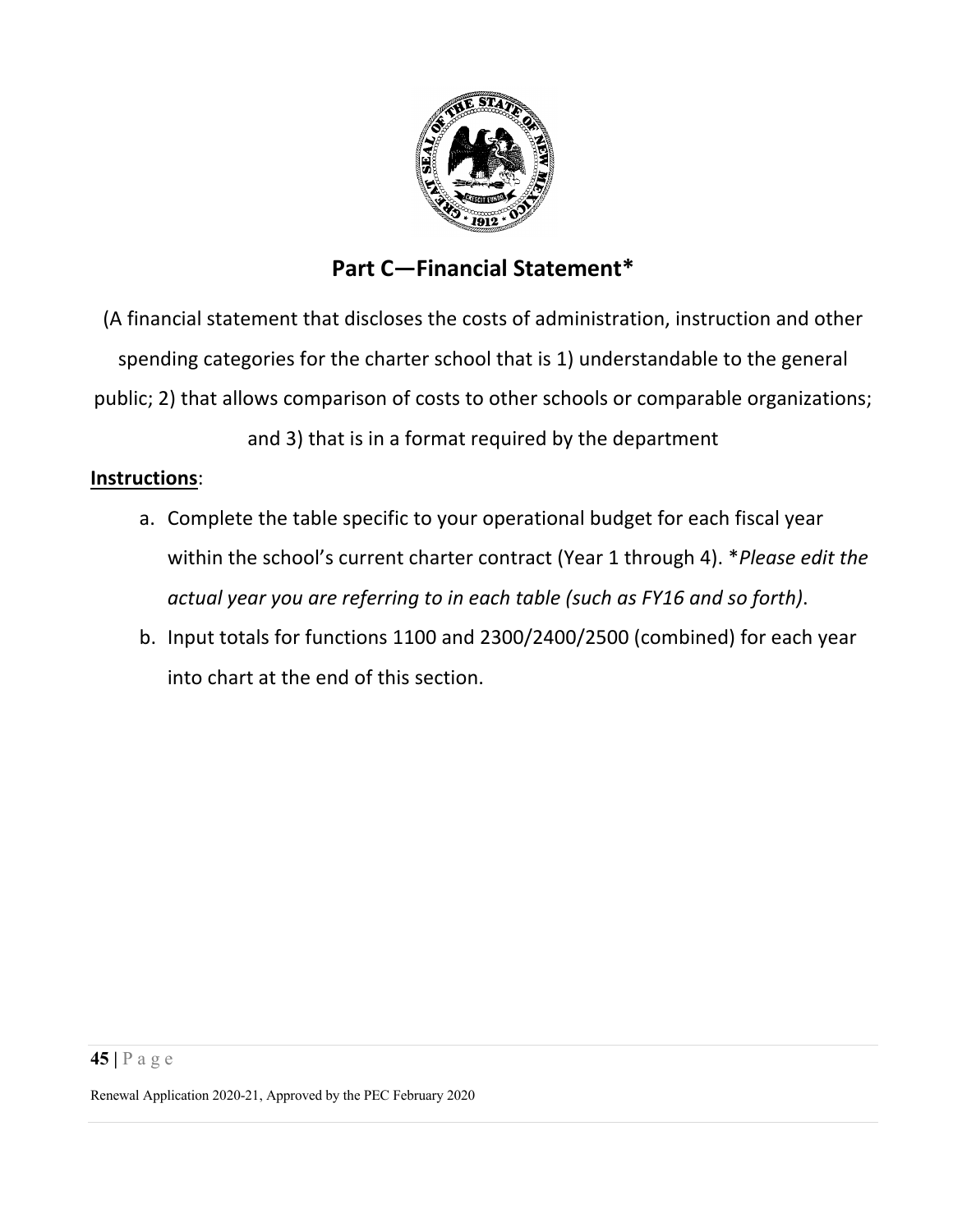| <b>Fund</b>                                                                                                                                                                             | <b>Fund Name</b>              | <b>Example of Expenditures by Fund</b>                                                                          | Percentage (%) | <b>Amount</b>  |
|-----------------------------------------------------------------------------------------------------------------------------------------------------------------------------------------|-------------------------------|-----------------------------------------------------------------------------------------------------------------|----------------|----------------|
| 1100                                                                                                                                                                                    | Direct Instruction            | Teachers, EAs, Instructional Coaches, etc.                                                                      | 66.57%         | \$818,629.68   |
| 2100                                                                                                                                                                                    | <b>Student Support</b>        | Social Workers, Counseling, Ancillary Services,<br>etc.                                                         | 2.39%          | \$29,391.66    |
| 2200                                                                                                                                                                                    | Instructional<br>Support      | Library/Media Services, Instructional-Related<br>Technology, Academic Student Assessment, etc.                  | 0.45%          | \$5,479.85     |
| 2300                                                                                                                                                                                    | Central<br>Administration     | Governance Council, Executive Administration,<br>Community Relations, etc.                                      | 2.31%          | \$28,425.66    |
| 2400                                                                                                                                                                                    | School<br>Administration      | School Administrator, etc.                                                                                      | 11.86%         | \$145,787.23   |
| 2500                                                                                                                                                                                    | <b>Central Services</b>       | Business Manager, Human Resources, Printing,<br>Technology Services, etc.                                       | 4.09%          | \$50,327.69    |
| 2600                                                                                                                                                                                    | Maintenance and<br>Operations | Maintenance and Operations of Buildings,<br>Upkeep of Grounds and Vehicles, Security,<br>Safety, Etc.           | 5.42%          | \$66,702.49    |
| 3100                                                                                                                                                                                    | <b>Food Services</b>          | Staff Costs to provide food services                                                                            | 2.52%          | \$30,964.50    |
|                                                                                                                                                                                         | Other                         | PED Grant Initiatives, PreK, state grants, Next<br>Gen, CTE, digital technology, extended learning<br>and $K5+$ | 4.39%          | \$54,028.92    |
| <b>Grand Total</b>                                                                                                                                                                      |                               |                                                                                                                 | 100.00%        | \$1,229,737.68 |
| Total Amount of Operational Dollars Going Directly to Supporting Student<br>Success (Includes Direct Instruction, Student Support, Instructional Support,<br>and School Administration) |                               |                                                                                                                 | 81.26%         | \$1,053,317.34 |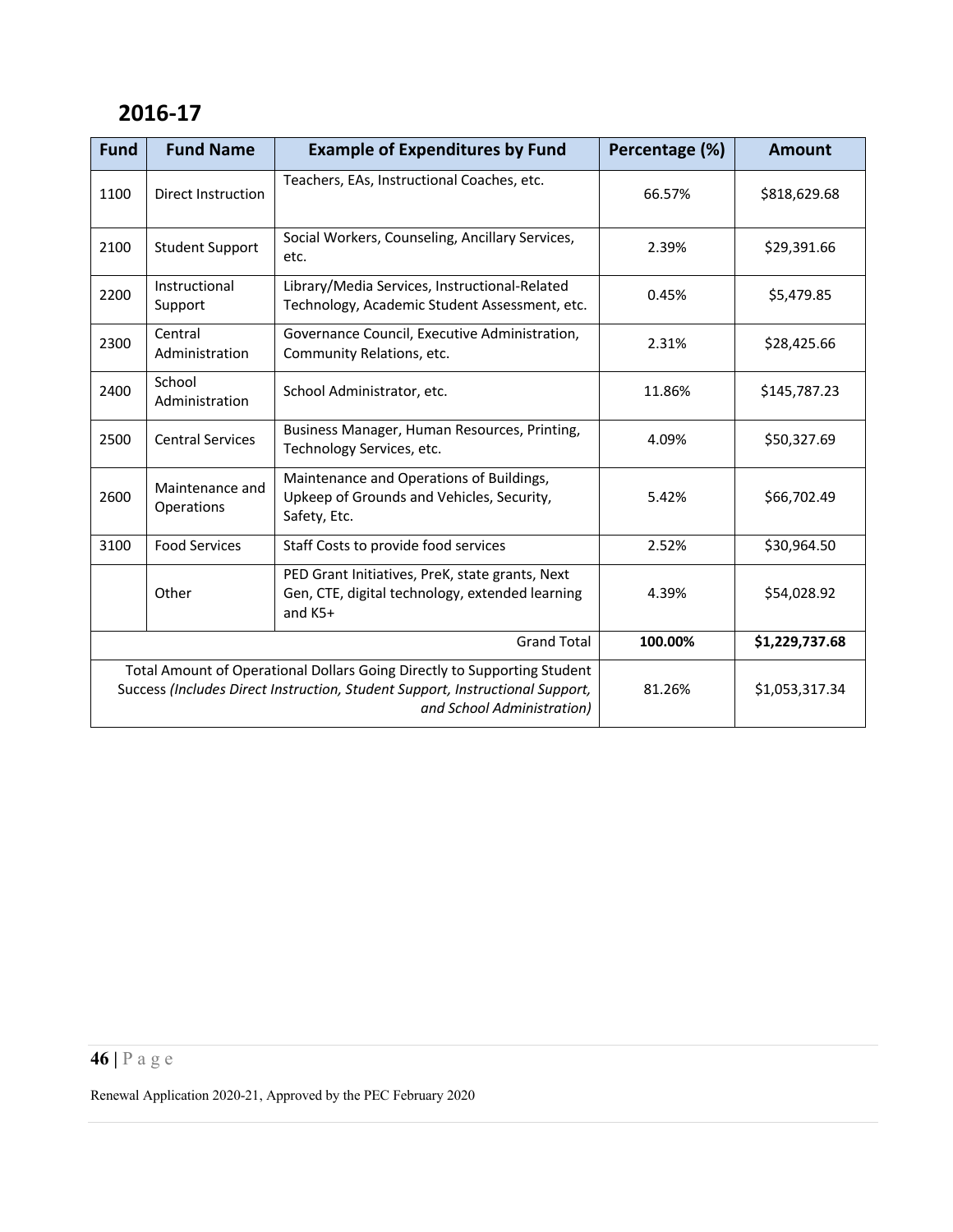| <b>Fund</b>                                                                                                                                                                             | <b>Fund Name</b>              | <b>Example of Expenditures by Fund</b>                                                                          | Percentage<br>(%) | Amount         |
|-----------------------------------------------------------------------------------------------------------------------------------------------------------------------------------------|-------------------------------|-----------------------------------------------------------------------------------------------------------------|-------------------|----------------|
| 1100                                                                                                                                                                                    | Direct Instruction            | Teachers, EAs, Instructional Coaches, etc.                                                                      | 60.90%            | \$910,728.63   |
| 2100                                                                                                                                                                                    | <b>Student Support</b>        | Social Workers, Counseling, Ancillary Services,<br>etc.                                                         | 3.60%             | \$53,768.67    |
| 2200                                                                                                                                                                                    | Instructional<br>Support      | Library/Media Services, Instructional-Related<br>Technology, Academic Student Assessment, etc.                  | 0.43%             | \$6,467.35     |
| 2300                                                                                                                                                                                    | Central<br>Administration     | Governance Council, Executive Administration,<br>Community Relations, etc.                                      | 14.09%            | \$210,637.39   |
| 2400                                                                                                                                                                                    | School<br>Administration      | School Administrator, etc.                                                                                      | 0.00%             | \$0            |
| 2500                                                                                                                                                                                    | <b>Central Services</b>       | Business Manager, Human Resources, Printing,<br>Technology Services, etc.                                       | 4.33%             | \$64,763.71    |
| 2600                                                                                                                                                                                    | Maintenance and<br>Operations | Maintenance and Operations of Buildings,<br>Upkeep of Grounds and Vehicles, Security,<br>Safety, Etc.           | 5.42%             | \$81,001.13    |
| 3100                                                                                                                                                                                    | <b>Food Services</b>          | Staff Costs to provide food services                                                                            | 2.55%             | \$38,202.46    |
|                                                                                                                                                                                         | Other                         | PED Grant Initiatives, PreK, state grants, Next<br>Gen, CTE, digital technology, extended learning<br>and $K5+$ | 8.68%             | \$129,822.37   |
| <b>Grand Total</b>                                                                                                                                                                      |                               |                                                                                                                 | 100.00%           | \$1,495,391.71 |
| Total Amount of Operational Dollars Going Directly to Supporting Student<br>Success (Includes Direct Instruction, Student Support, Instructional Support,<br>and School Administration) |                               |                                                                                                                 | 64.93%            | \$1,100,787.02 |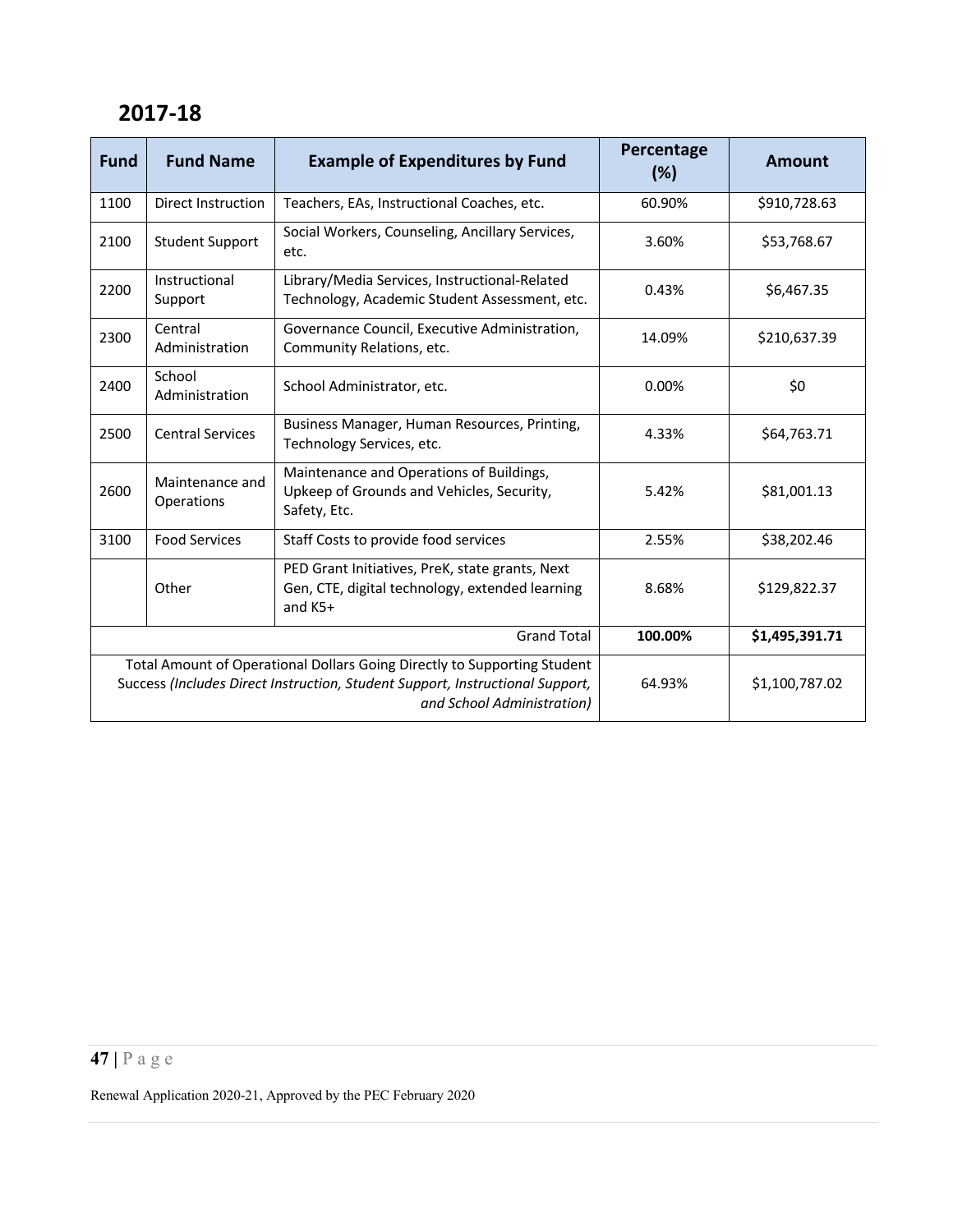| <b>Fund</b>                                                                                                                                                                             | <b>Fund Name</b>              | <b>Example of Expenditures by Fund</b>                                                                          | Percentage<br>(%) | Amount         |
|-----------------------------------------------------------------------------------------------------------------------------------------------------------------------------------------|-------------------------------|-----------------------------------------------------------------------------------------------------------------|-------------------|----------------|
| 1100                                                                                                                                                                                    | <b>Direct Instruction</b>     | Teachers, EAs, Instructional Coaches, etc.                                                                      | 61.02%            | \$968,085.42   |
| 2100                                                                                                                                                                                    | <b>Student Support</b>        | Social Workers, Counseling, Ancillary Services,<br>etc.                                                         | 2.76%             | \$43,811.13    |
| 2200                                                                                                                                                                                    | Instructional<br>Support      | Library/Media Services, Instructional-Related<br>Technology, Academic Student Assessment, etc.                  | 0.51%             | \$8,083.04     |
| 2300                                                                                                                                                                                    | Central<br>Administration     | Governance Council, Executive Administration,<br>Community Relations, etc.                                      | 13.34%            | \$211,620.25   |
| 2400                                                                                                                                                                                    | School<br>Administration      | School Administrator, etc.                                                                                      | 2.62%             | \$41,506.63    |
| 2500                                                                                                                                                                                    | <b>Central Services</b>       | Business Manager, Human Resources, Printing,<br>Technology Services, etc.                                       | 4.52%             | \$71,745.85    |
| 2600                                                                                                                                                                                    | Maintenance and<br>Operations | Maintenance and Operations of Buildings,<br>Upkeep of Grounds and Vehicles, Security,<br>Safety, Etc.           | 5.28%             | \$83,798.32    |
| 3100                                                                                                                                                                                    | <b>Food Services</b>          | Staff Costs to provide food services                                                                            | 2.63%             | \$41,739.53    |
|                                                                                                                                                                                         | Other                         | PED Grant Initiatives, PreK, state grants, Next<br>Gen, CTE, digital technology, extended learning<br>and $K5+$ | 7.32%             | \$116,087.26   |
| <b>Grand Total</b>                                                                                                                                                                      |                               |                                                                                                                 | 100.00%           | \$1,586,477.43 |
| Total Amount of Operational Dollars Going Directly to Supporting Student<br>Success (Includes Direct Instruction, Student Support, Instructional Support,<br>and School Administration) |                               |                                                                                                                 | 66.91%            | \$1,177,573.48 |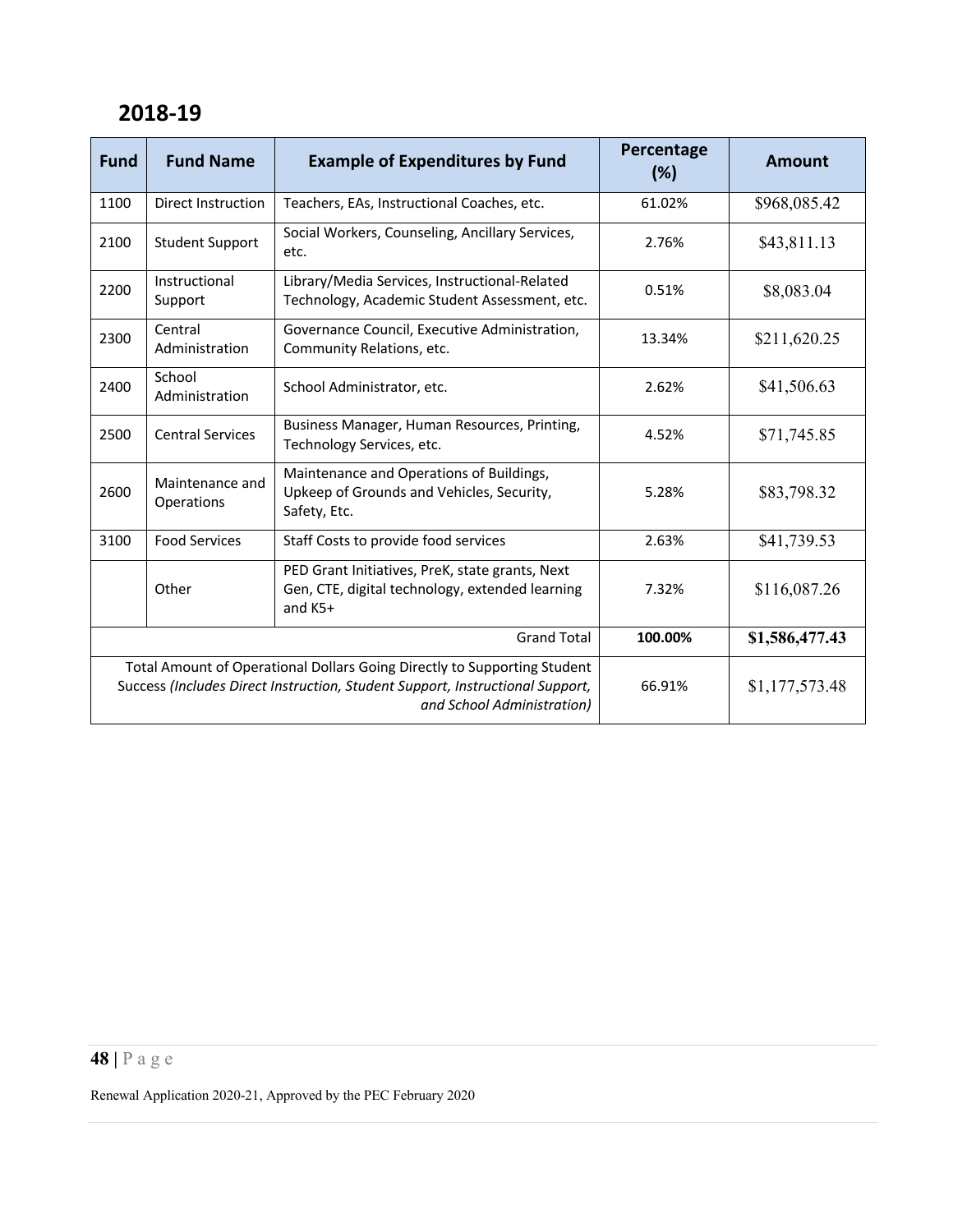| <b>Fund</b>                                                                                                                                                                             | <b>Fund Name</b>              | <b>Example of Expenditures by Fund</b>                                                                          | Percentage<br>(%) | Amount         |
|-----------------------------------------------------------------------------------------------------------------------------------------------------------------------------------------|-------------------------------|-----------------------------------------------------------------------------------------------------------------|-------------------|----------------|
| 1100                                                                                                                                                                                    | <b>Direct Instruction</b>     | Teachers, EAs, Instructional Coaches, etc.                                                                      | 59.61%            | \$997,610.44   |
| 2100                                                                                                                                                                                    | <b>Student Support</b>        | Social Workers, Counseling, Ancillary Services,<br>etc.                                                         | 3.24%             | \$54,199.74    |
| 2200                                                                                                                                                                                    | Instructional<br>Support      | Library/Media Services, Instructional-Related<br>Technology, Academic Student Assessment, etc.                  | 0.58%             | \$9,717.84     |
| 2300                                                                                                                                                                                    | Central<br>Administration     | Governance Council, Executive Administration,<br>Community Relations, etc.                                      | 13.10%            | \$219,247.49   |
| 2400                                                                                                                                                                                    | School<br>Administration      | School Administrator, etc.                                                                                      | 3.16%             | \$52,863.92    |
| 2500                                                                                                                                                                                    | <b>Central Services</b>       | Business Manager, Human Resources, Printing,<br>Technology Services, etc.                                       | 4.61%             | \$77,186.46    |
| 2600                                                                                                                                                                                    | Maintenance and<br>Operations | Maintenance and Operations of Buildings,<br>Upkeep of Grounds and Vehicles, Security,<br>Safety, Etc.           | 5.16%             | \$86,404.20    |
| 3100                                                                                                                                                                                    | Food Services                 | Staff Costs to provide food services                                                                            | 2.69%             | \$45,092.02    |
|                                                                                                                                                                                         | Other                         | PED Grant Initiatives, PreK, state grants, Next<br>Gen, CTE, digital technology, extended learning<br>and $K5+$ | 7.84%             | \$131,220.60   |
| <b>Grand Total</b>                                                                                                                                                                      |                               |                                                                                                                 | 100.00%           | \$1,673,542.71 |
| Total Amount of Operational Dollars Going Directly to Supporting Student<br>Success (Includes Direct Instruction, Student Support, Instructional Support,<br>and School Administration) |                               |                                                                                                                 | 66.59%            | \$1,245,612.54 |